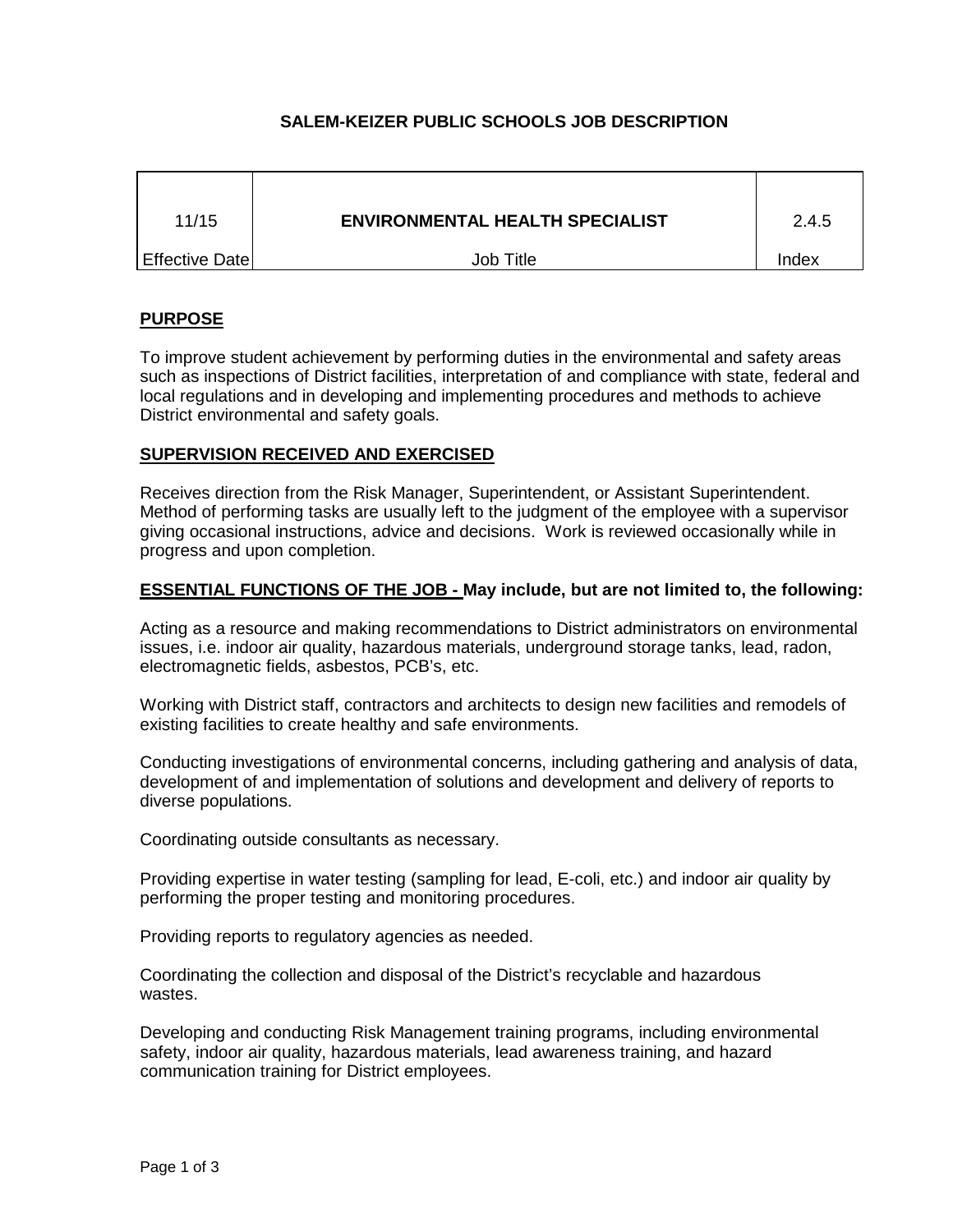Salem-Keizer Public Schools Environmental Safety Specialist (continued)

Conducting annual survey and inventory of hazardous substances for hazard communication program and state Fire Marshal's office.

Compiling, analyzing and evaluating environmental and safety information and statistics for various District risk management programs and reports.

Reviewing and analyzing state, federal and local legislation to ensure District compliance.

Maintaining regular and consistent attendance and punctuality.

Performing related duties consistent with job description and assignments.

### **Minimum Qualifications**

#### **Knowledge of:**

Indoor air quality, water quality and hazardous material issues affecting schools

Indoor air quality, water quality and hazardous material (including asbestos) testing and analysis; UST compliance

Hazardous material, indoor air quality and water quality regulations under EPA, DEQ, OSHA and other regulatory agencies

AHERA guidelines for asbestos in schools

Hazard communication law and procedures

Principles and practices of risk management

Modern office practices, procedures and computer equipment

#### **Ability to:**

Independently plan and effectively fulfill responsibilities of assigned area of work

Interpret and explain policies, practices, laws, codes and procedures for others

Communicate technical concepts and information to non-technical people

Prepare technical reports and correspondence

Perform various industrial hygiene tasks, i.e. air testing for indoor air quality issues, tape lifts, etc.

Respond quickly and remain on-call for emergency situations

Collect appropriate samples for testing air, water, asbestos and hazardous materials

Represent the District at public and legal hearings